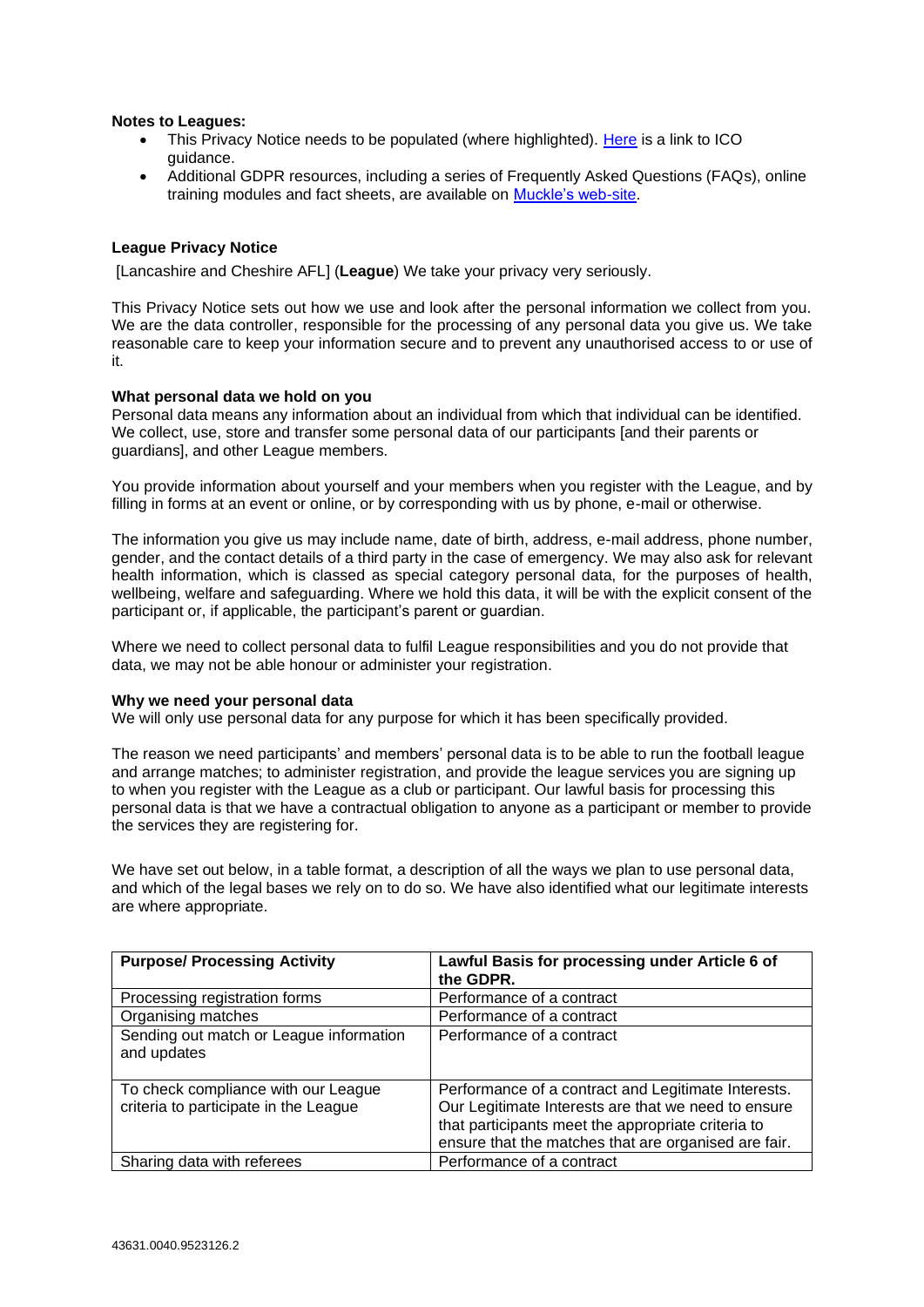| Sharing data with the club you are a<br>member of, county football associations<br>and the FA                                                     | Performance of a contract                                                                                                                                                                                                                                                                                                                                                                                                                                                             |
|---------------------------------------------------------------------------------------------------------------------------------------------------|---------------------------------------------------------------------------------------------------------------------------------------------------------------------------------------------------------------------------------------------------------------------------------------------------------------------------------------------------------------------------------------------------------------------------------------------------------------------------------------|
| Sharing data with committee members to<br>provide information about league activities,<br>registration renewals or invitation to social<br>events | The League has a legitimate interest to maintain<br>participant correspondence for league community<br>purposes.                                                                                                                                                                                                                                                                                                                                                                      |
| Sharing data with third party service or<br>facility providers                                                                                    | The League has a legitimate interest to run the<br>organisation efficiently and as it sees fit. Provision of<br>some third party services is for the benefit of the<br>League and participants.                                                                                                                                                                                                                                                                                       |
| Sharing anonymised data with a funding<br>partner as condition of grant funding e.g.<br><b>Local Authority</b>                                    | The League has a legitimate interest to run the<br>organisation efficiently and as it sees fit. Application<br>for funding is a purpose that benefits the League and<br>participants.                                                                                                                                                                                                                                                                                                 |
| Publishing match and league results                                                                                                               | Consent. We will only publish personal data on our<br>website, in newsletters or social media, including<br>images and names, if we have your consent for us to<br>do so. In the case of children under the age of 13<br>then only with written consent of parent/guardian                                                                                                                                                                                                            |
| Sending out marketing information such as<br>newsletters and information about<br>promotions and offers from sponsors                             | Consent. We will only send direct marketing if you<br>are an existing member, participant or other<br>associated individual and you have not previously<br>objected to this marketing, or, you have actively<br>provided your consent.                                                                                                                                                                                                                                                |
| To ensure we understand possible health<br>risks                                                                                                  | Consent. We will only process details on anyone<br>medical history with their consent.                                                                                                                                                                                                                                                                                                                                                                                                |
| Sharing data publicly on the Full Time<br>system                                                                                                  | The League has a legitimate interest to communicate<br>about you where necessary to administer the League<br>by using The FA's Full-Time system to manage<br>teams and fixtures, produce and publish match<br>reports and organise fixtures and events. The<br>League shares personal data through publication on<br>The FA's Full-Time system of results, stats and any<br>match reports produced by clubs or leagues that are<br>included on the system and their related websites. |
|                                                                                                                                                   | You can read more about how your data is<br>processed in Full Time here:<br>http://www.thefa.com/public/privacy/fulltime                                                                                                                                                                                                                                                                                                                                                              |

# **Who we share your personal data with**

When you register with the League, your information, if you are a coach or volunteer will be or if you are another participant may be entered onto the Whole Game System database, which is administered by the FA. We also pass your information to the County FA/ FA for affiliation purposes.

We may share personal data with selected third parties, suppliers and sub-contractors such as, coaches or match organisers. Third-party service providers will only process your personal data for specified purposes and in accordance with our instructions.

We may disclose personal information to third parties to comply with a legal obligation; or to protect the rights, property, or safety of our participants, members or affiliates, or others.

The League's data processing may require personal data to be transferred outside of the UK. Where the League does transfer personal data overseas it is with the sufficient appropriate safeguards in place to ensure the security of that personal data.

### **Protection of your personal data**